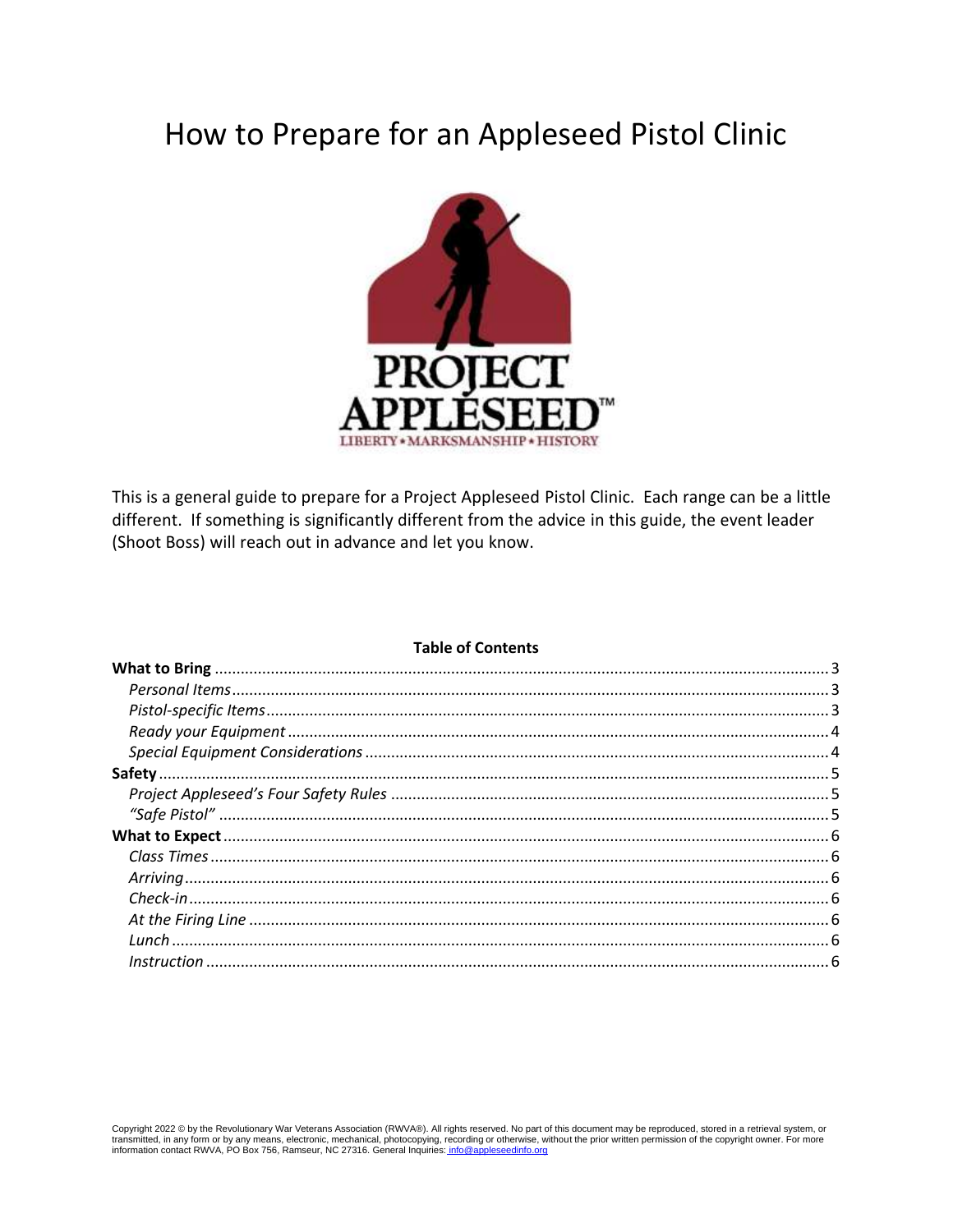# **Finding & Signing Up for an Event**

*Finding an Event* Thank you for your interest in an Appleseed Pistol Clinic.

To find all events near you, check out this link: https://appleseedinfo.org/schedulemap/

To search for just Pistol Clinics:<https://appleseedinfo.org/schedule/?eventtype=pistol>

For other events:

Rimfire Known Distance: <https://appleseedinfo.org/schedule/?eventtype=rkd> Known Distance Rifle: <https://appleseedinfo.org/schedule/?eventtype=kd> Ladies Only events: <https://appleseedinfo.org/schedule/?eventtype=ladies>

*Pricing*

Our current pricing can be found here: [https://appleseedinfo.org/pricing-information/.](https://appleseedinfo.org/pricing-information/)

Note: The term "pistol" is used generically in this guide and refers to both pistols and revolvers unless otherwise specified.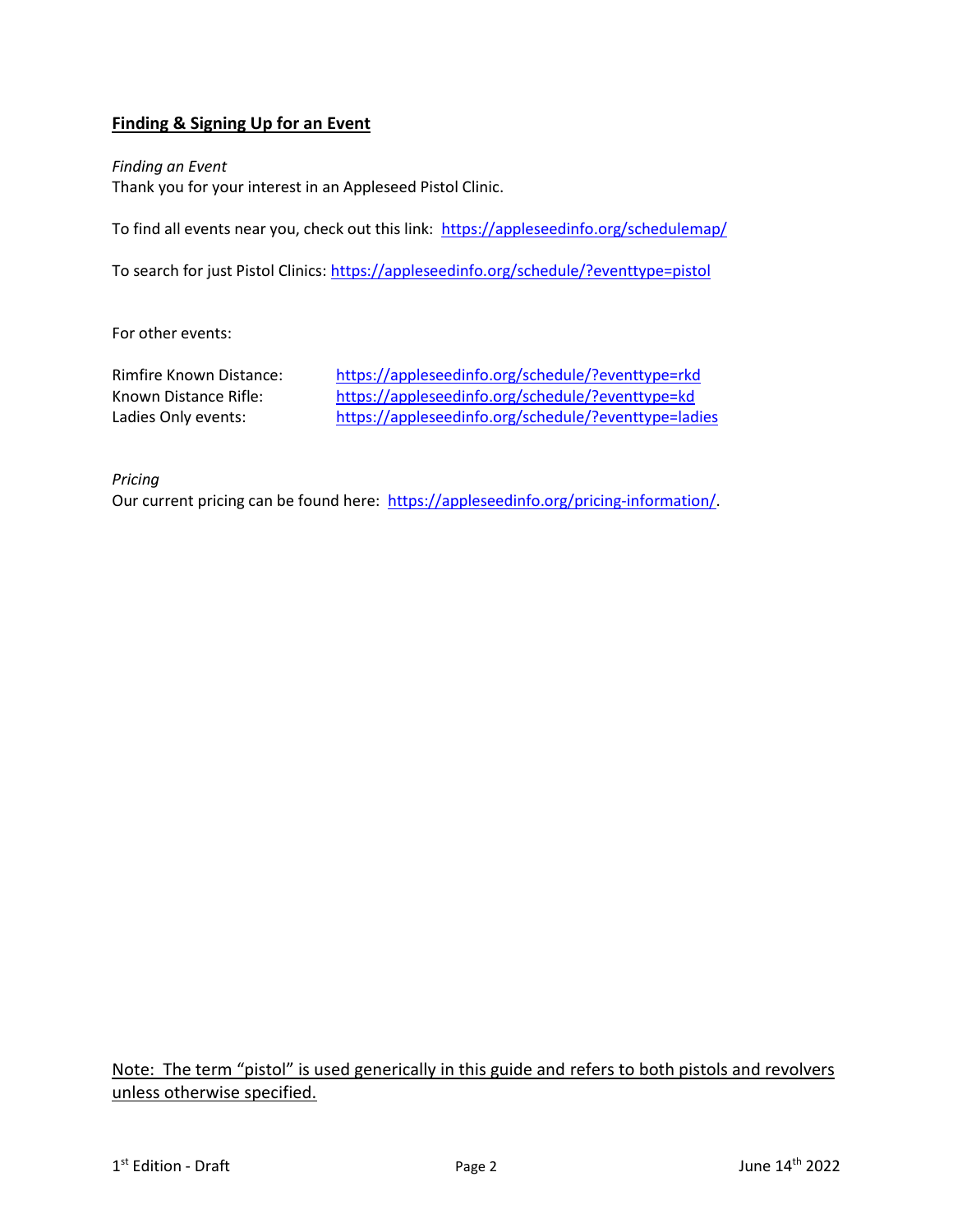# <span id="page-2-0"></span>**What to Bring**

This list was compiled from the experiences of past Appleseed Pistol Clinic attendees. It includes those things that did or would have made their experience more enjoyable. Keep in mind that not all items are essential.

# <span id="page-2-1"></span>*Personal Items*

- \*A Teachable Attitude (A desire to learn and improve and a mind open to new things are the most important things you can bring to the event.)
- \*Ear protection (earmuffs and/or earplugs. Electronic ear muffs are helpful, but not essential.)
- \*Eye protection (clear shooting glasses are recommended. Impact resistant prescription glasses may be okay.)
- Dress for the weather. We always shoot unless the weather is hazardous. (It rarely is.) Long sleeves and long pants are recommended. Low-cut shirts can collect hot brass; we recommend a crew-neck shirt.
- Closed-toe shoes are a necessity. Boots are recommended (no open-toe footwear)
- Weather-appropriate hat (360° brim for sun or with ear coverage for cold)
- Sufficient water you must stay hydrated (1 gallon per person recommended)
- Trail mix or high-protein snacks (Protein is fuel. Sugary carbohydrates may make you sleepy.)
- Light, high-protein lunch (lunches at Project Appleseed are working lunches)
- Folding chair
- Wet wipes
- Sunscreen and bug spray
- Small notebook & pencil. A Sharpie is helpful as well to mark your targets.

## <span id="page-2-2"></span>*Pistol-specific Items*

- A high-quality, full-size, mid-size or compact pistol or revolver. We prefer centerfire, but rimfire is acceptable. It's fine to bring both. If you bring two pistols, make sure you have ammo for each.
- \*Ammunition: 500 (2-day event) or 250 (1-day event) rounds of the same type & brand of ammo (unless the Shoot Boss contacts you and recommends you bring a different quantity)
- \*At least two magazines (a spare is recommended) or four speed-loaders for revolvers.
- Sight adjustment tool if your pistol or red dot requires one
- Cleaning kit and oil
- Light-colored towel (to protect your pistol from sand or intense sun)
- Large pushpins (preferred) or a staple gun & staples
- Pistol operator's manual & sight/scope manual, if you have them
- Pistol case

\_\_\_\_\_\_\_\_\_\_\_\_\_\_\_\_\_\_\_\_\_\_\_

<sup>\*</sup> Critical item.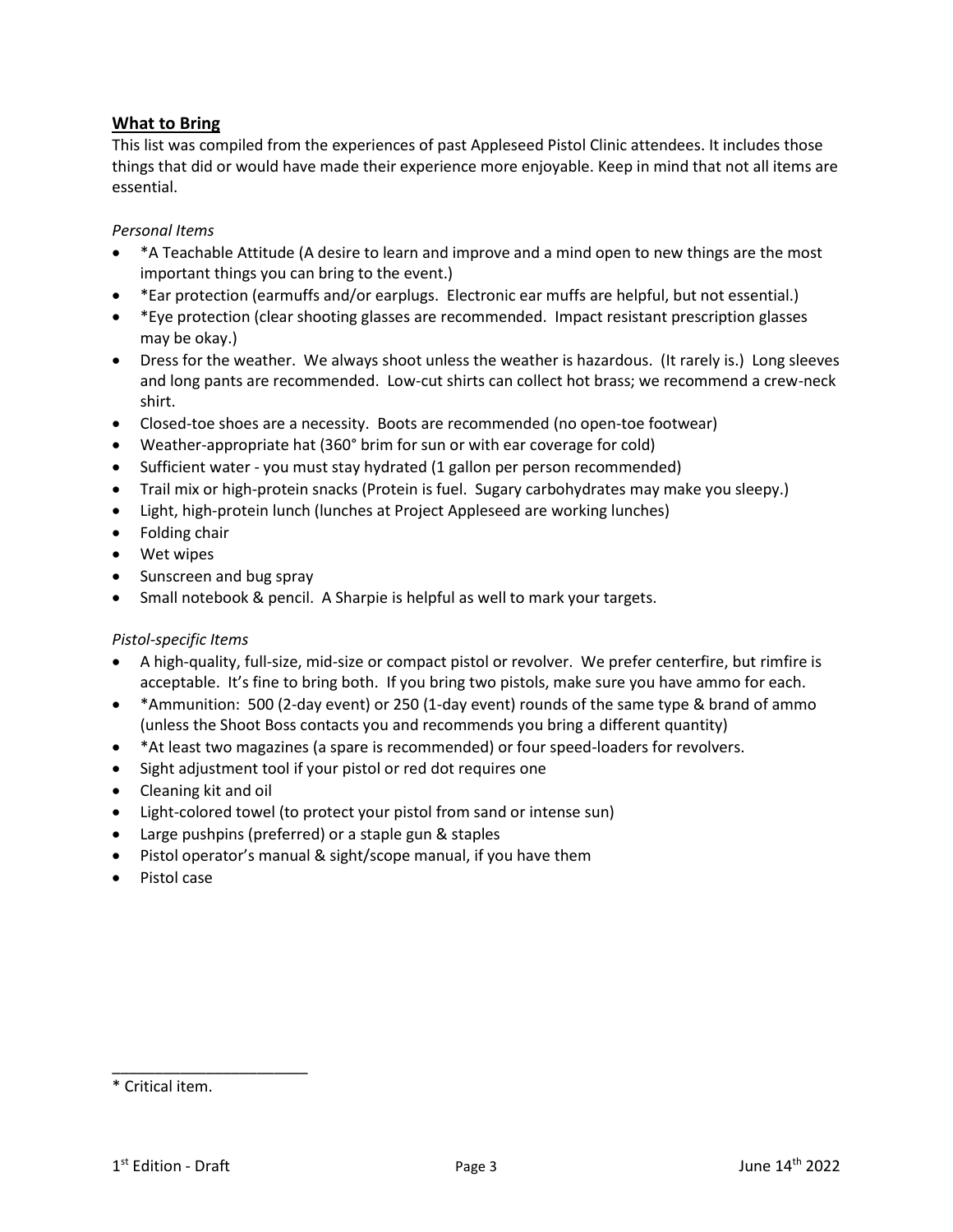# **Equipment Preparation**

## <span id="page-3-0"></span>*Ready your Equipment*

- Be prepared for seasonal and range conditions. Blowing sand and dust, rain, snow, and intense sun are all conditions you may encounter. Be ready to protect your pistol with a plastic bag or a simple waterproof wrap for the action.
- Protect ammo and mags from the same conditions. Ziplock bags are great for this.
- Have your pistol oiled appropriately (light oil) and ensure all fasteners are appropriately snug.
- Function-test your pistol to ensure it cycles correctly with your chosen ammo.
- If your pistol has adjustable sights or a red dot, confirm your sights are roughly zeroed using a 8.5x11 piece of paper.
- Read the owner's manual for your pistol on how to operate your pistol. Do the same for your sights/red dot if it has a separate manual.

## <span id="page-3-1"></span>*Special Equipment Considerations*

1. Please *do not* bring any pistol that you are not familiar with or are not certain of its absolute reliability. Our friend Murphy is alive and well, and if anything can go wrong, it will.

2. Although we will primarily be shooting two-handed, we will also do some one-handed shooting both right- and left-handed. Because of that, grips with features like thumb rests will cause a distinct disadvantage and could even be dangerous.

- 3. Legal suppressors are welcome at our events.
- 4. AR-type pistols are disallowed at Appleseed Pistol Clinics.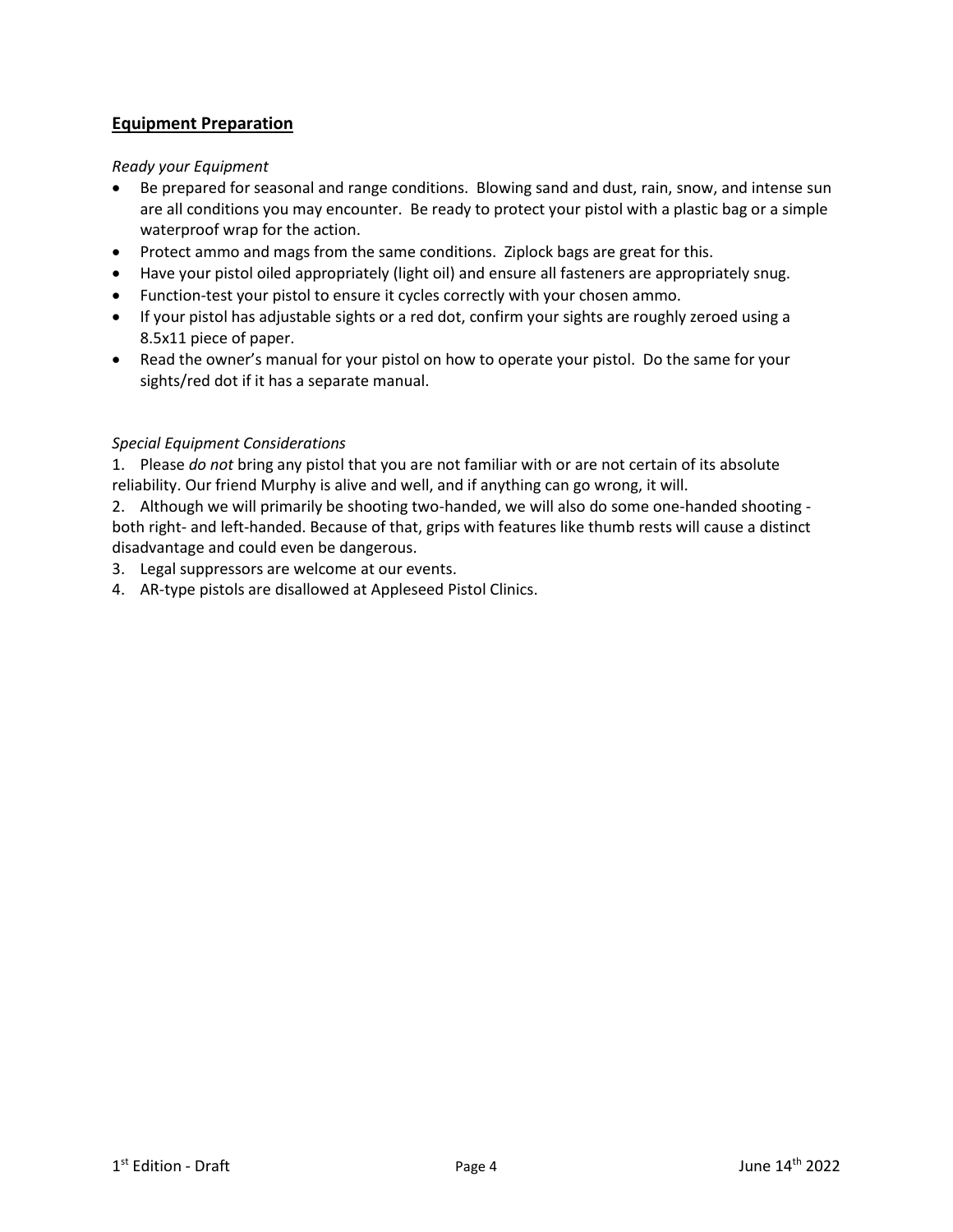# <span id="page-4-0"></span>**Safety**

Safety is paramount at Project Appleseed. We will cover the below information at the beginning of our class, but it's provided here for those who would like to read up on it.

## <span id="page-4-1"></span>*Project Appleseed's Four Safety Rules*

Project Appleseed has four event-specific safety rules. They are:

- 1. **Always Keep the Muzzle in a Safe Direction.** The muzzle is the pointy end of the pistol. It must always be kept in a safe direction, which is usually up or downrange. Host range rules may be more restrictive.
- 2. **Do Not Load Until Given the "Load" Command.** A student may insert a prepared magazine or individual cartridges into the firearm only after he receives the "Load" command.
- 3. **Keep Your Finger Off the Trigger Until the Sights are On the Target.** A student should keep his finger straight alongside the frame above the trigger until his sights are on the target (or target backer). At that point, he may place his finger on the trigger.
- 4. **Make Sure Those Around You Follow the Safety Rules.** We all share the responsibility that we all go home without any extra holes. If you see anything you remotely think might be a safety issue, immediately take corrective action!

Every Appleseed instructor and attendee is expected to abide by these rules.

## <span id="page-4-2"></span>*"Safe Pistol"*

Throughout the day, you will be asked to make your pistol safe. We do this to ensure it is safe for us to go downrange and check targets.

In order, the steps to making a pistol safe are:

- 1. **Magazine Out.** Remove the magazine from the pistol.
- 2. **Slide Locked Back / Cylinder Open.** Lock the bolt to the rear or open the cylinder.
- 3. **Safety On.** Engage the mechanical safety, if your pistol has one.
- 4. **Chamber Flag In.** For pistols, take the (provided) chamber flag and insert the stem through the ejection port and all the way into the chamber. For revolvers, insert the flag into the forcing cone.

5. **Pistol Grounded.** Place the pistol on the table with the ejection port up and the muzzle toward the firing line.

6. **No One Touching the Pistol.** Neither the shooter nor any instructor will touch a pistol once the line is clear. Students will be clearly advised when it's time to handle pistols again.

If you do not know how to perform each of these steps with your pistol, that's OK! We're happy to teach you when you arrive.

# Note: Unlike our rifle clinics, Project Appleseed volunteers are not permitted to offer "loaner pistols."